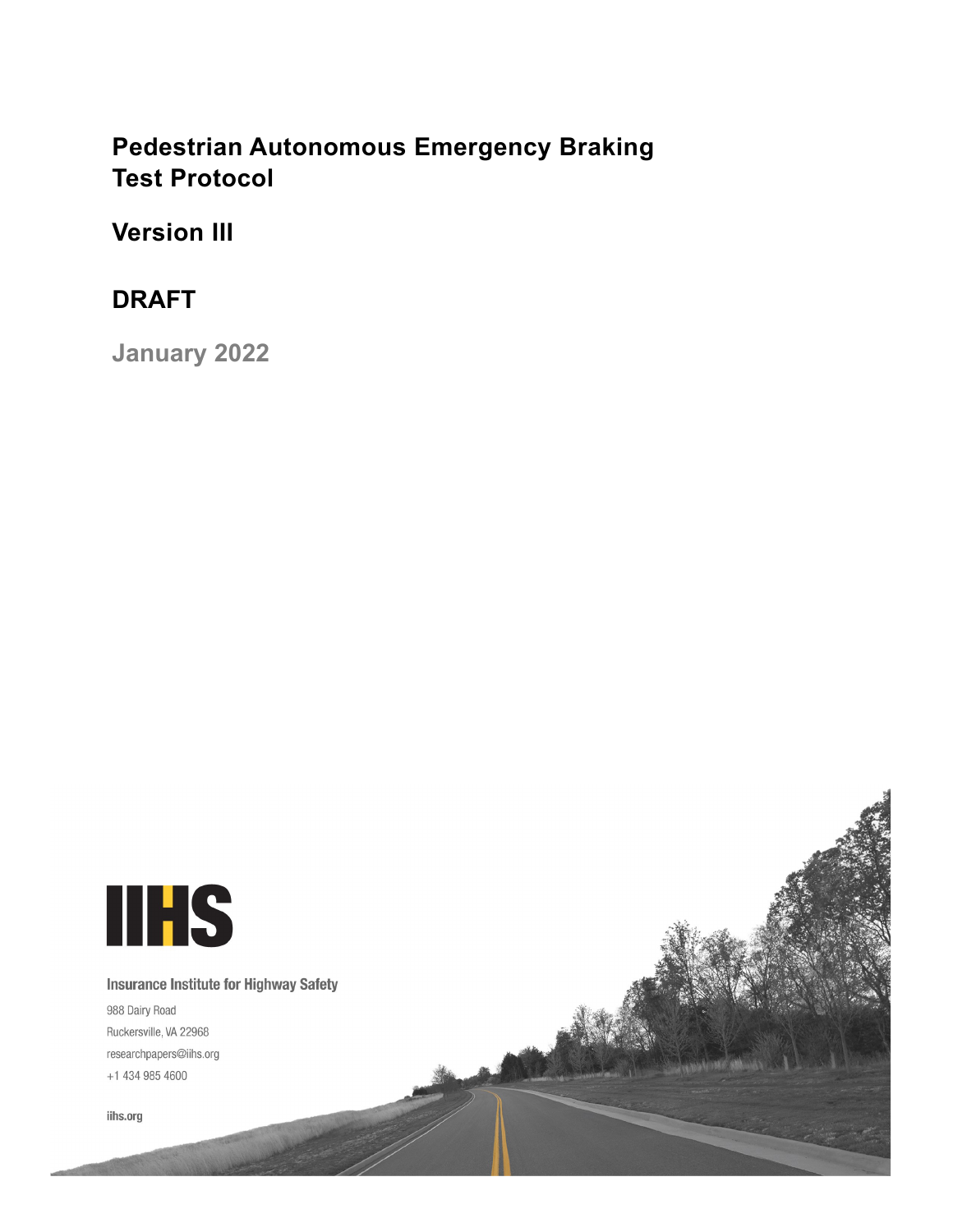# **Contents**

| © 2022 Insurance Institute for Highway Safety | P-AEB Test Protocol: January 2022 |
|-----------------------------------------------|-----------------------------------|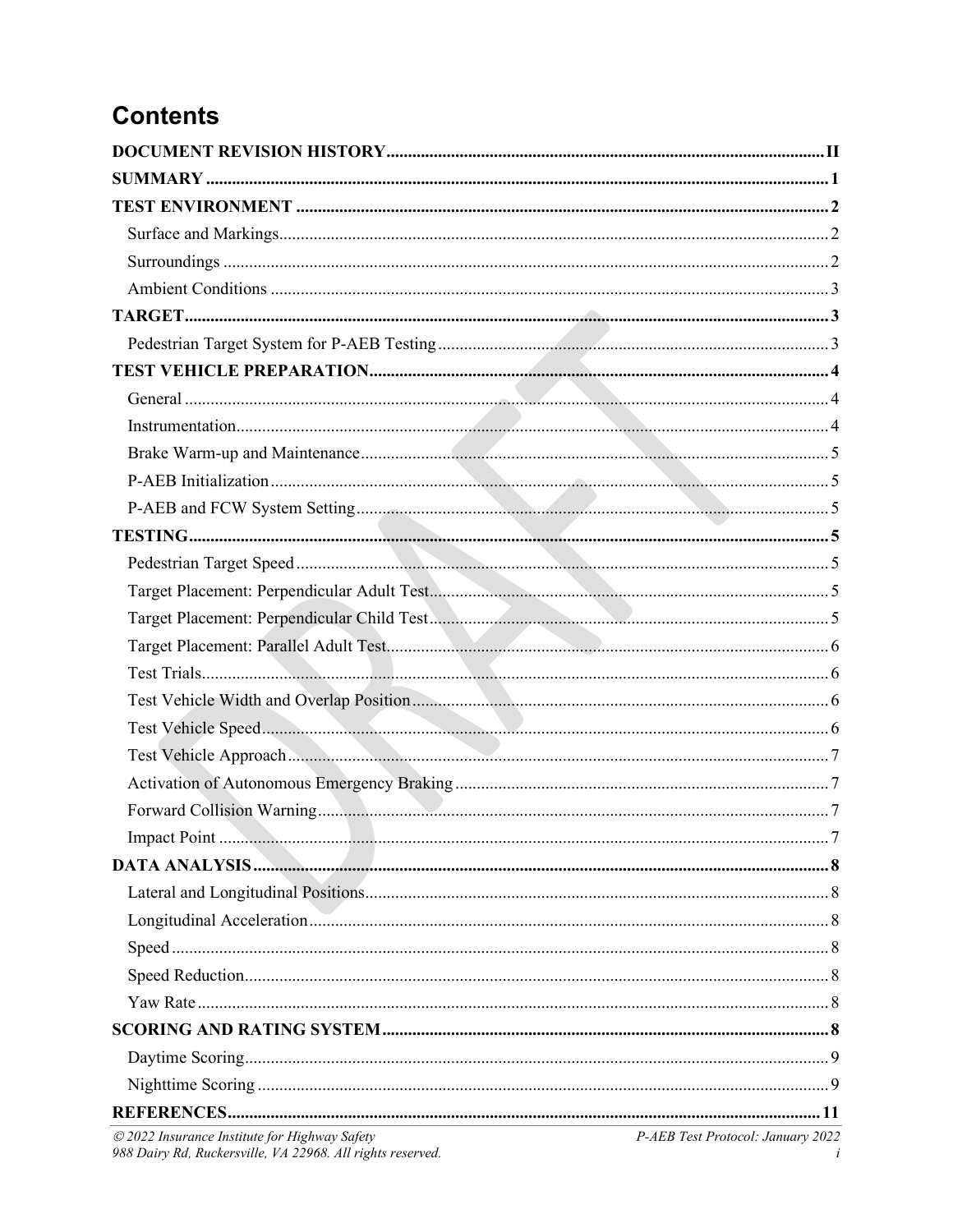# <span id="page-2-0"></span>**DOCUMENT REVISION HISTORY**

Revisions from Version II to Version III of the protocol:

• Added descriptions for nighttime pedestrian testing.

Revisions from Version I to Version II of the protocol:

• Changed the test temperature range and wording to clarify target location, sun glare conditions, and scoring.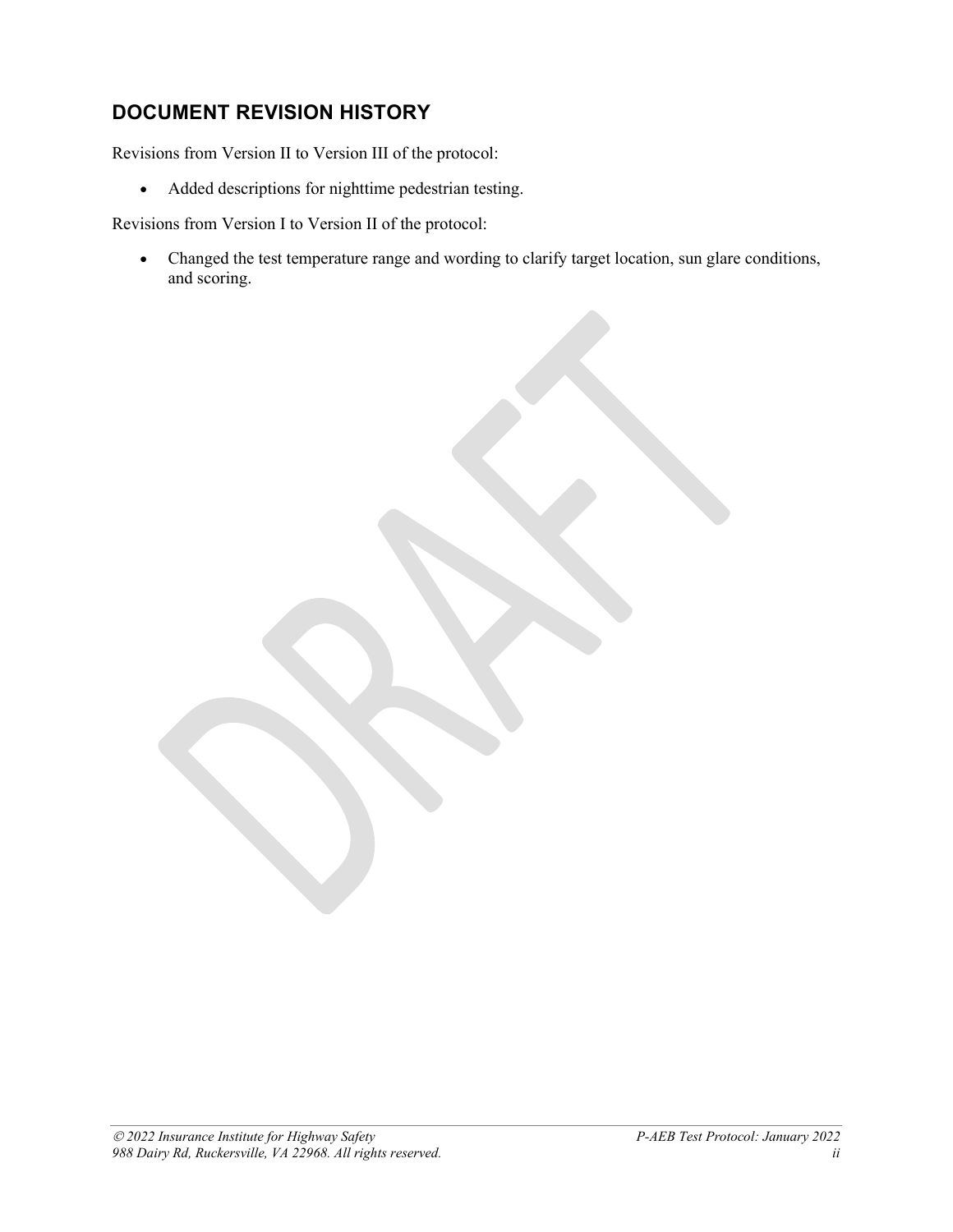# <span id="page-3-0"></span>**SUMMARY**

This protocol describes the test procedure used to evaluate pedestrian autonomous emergency braking (P-AEB) systems on passenger vehicles similar to those that have been documented to help drivers avoid collisions with pedestrians (Cicchino, 2022; Highway Loss Data Institute, 2018).

This protocol is available from the technical protocols section of the Insurance Institute for Highway Safety (IIHS) website.

The procedure simulates vehicle collisions with (1) an adult pedestrian crossing a street on a path perpendicular to the travel line of a vehicle during the day and at night in the dark, (2) a child pedestrian crossing a street from behind an obstruction on a path perpendicular to the travel line of a vehicle during the day, and (3) an adult pedestrian near the edge of a road on a path parallel to the travel path of a vehicle during the day and at night.

Ratings are based on a test vehicle's ability to avoid or mitigate pedestrian dummy collisions at 20 and 40 km/h (perpendicular path scenarios) and at 40 and 60 km/h (parallel path scenario). A summary of these test scenarios is included in Table 1.

|                                        |                     | <b>Scenario</b>            |                       |
|----------------------------------------|---------------------|----------------------------|-----------------------|
| <b>Parameter</b>                       | Perpendicular adult | <b>Perpendicular child</b> | <b>Parallel adult</b> |
|                                        | (CPNA-25)           | (CPNC-50)                  | (CPLA-25)             |
| Test vehicle speed                     | 20, 40 km/h         | 20, 40 km/h                | 40, 60 km/h           |
| Pedestrian target speed                | 5 km/h              | 5 km/h                     | $0$ km/h              |
| Target direction                       | Crossing (R-to-L)   | Crossing (R-to-L)          | Facing away           |
| Target path (relative to test vehicle) | Perpendicular       | Perpendicular              | Parallel              |
| Pedestrian dummy size                  | Adult               | Child                      | Adult                 |
| Lighting condition*                    | Day and night       | Day                        | Day and night         |
| Dark headlight condition               | High and low beams  | <b>NA</b>                  | High and low beams    |
| Dummy articulation (fixed rate)        | Yes                 | Yes                        | No                    |
| Overlap                                | 25%                 | 50%                        | 25%                   |
| Obstructed                             | No                  | Yes                        | No                    |
| Number of valid runs                   | 5                   | 5                          | 5                     |
| Test diagram                           | 25%                 | 50%                        | g, i<br>25%           |

### **Table 1 P-AEB Test Scenarios**

\*For P-AEB systems that are not influenced by ambient lighting (i.e., radar only systems), nighttime tests are not necessary.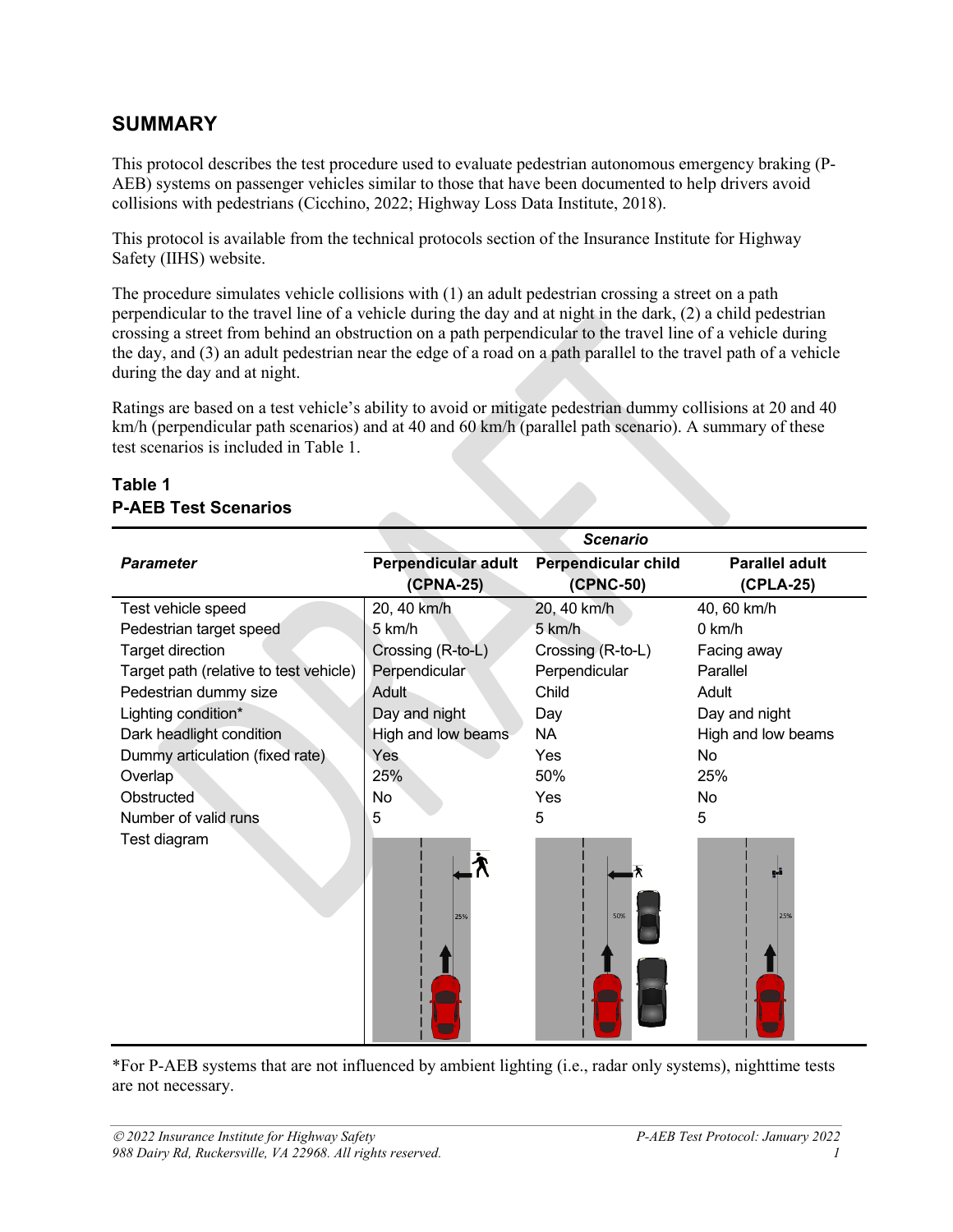# <span id="page-4-0"></span>**TEST ENVIRONMENT**

#### <span id="page-4-1"></span>**Surface and Markings**

Tests are conducted on a dry asphalt surface without visible moisture. The surface is straight and flat, with a maximum 1% lateral slope for water management. The asphalt must be in good condition, free of potholes, bumps, and/or cracks that could cause the test vehicle to pitch or roll excessively.

Testing is conducted in the right lane of a two-lane roadway. The roadway is marked with continuous solid white lane markers on the outsides and dashed white lane markers in the center. The lane widths are 3.66 m (12 ft), and the dashed lines are 3.05 m (10 ft) in length, separated by 9.14 m (30 ft). The width of the lines is 0.1 m (4 in). These dimensions are illustrated in Figure 1.

#### **Figure 1 Lane Markings**



#### <span id="page-4-2"></span>**Surroundings**

During testing, no other vehicles, obstructions, or objects (except those prescribed in a test scenario) are permitted within a distance of 3 m (9.8 ft) on either side of the test lane or 25 m (82.0 ft) longitudinal distance from the test target. Overhead signs, bridges, gantries, or other significant structures within the lane must be more than 5 m (16.4 ft) above the ground. Open space requirements are illustrated in Figure 2.

# **Figure 2**



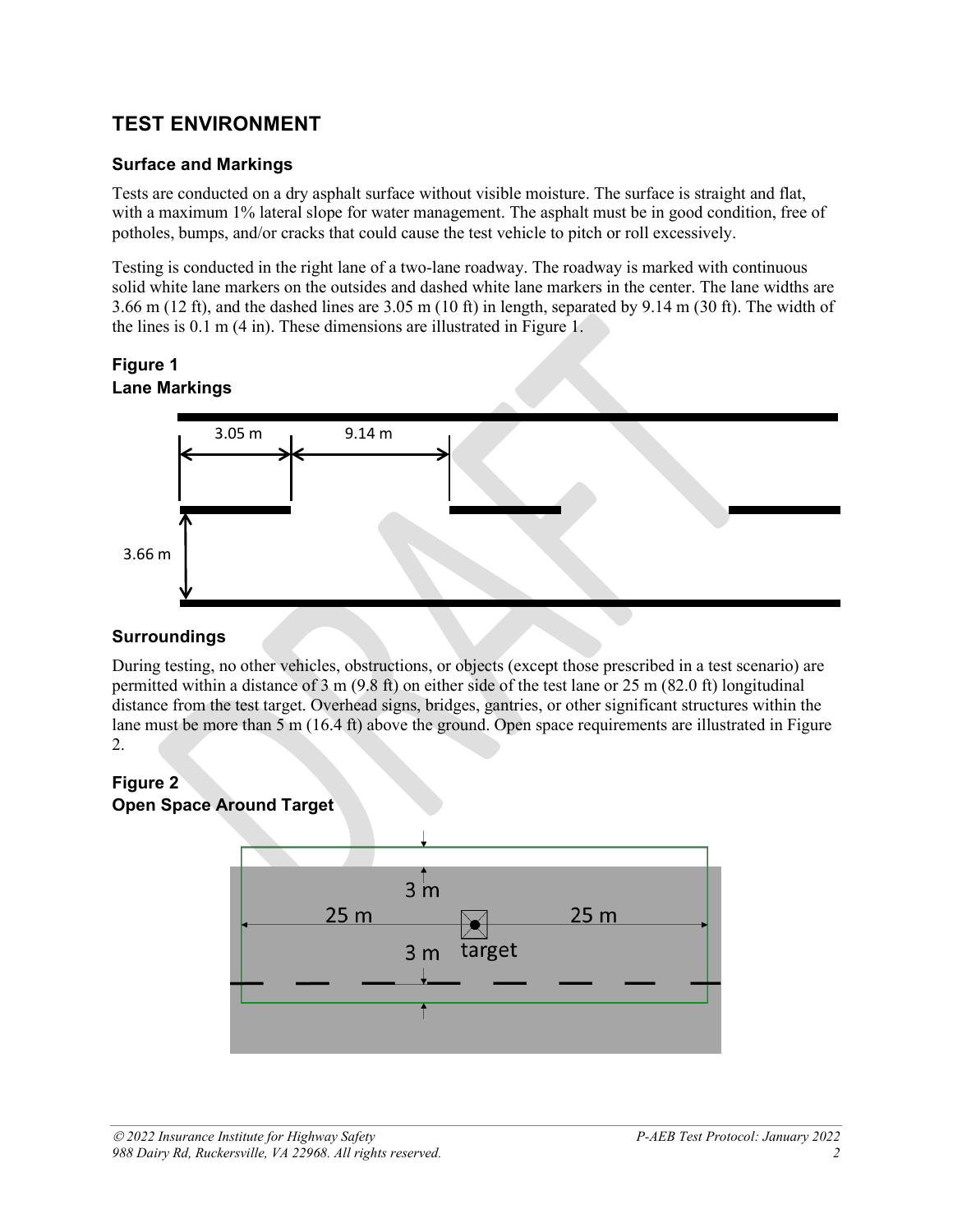#### <span id="page-5-0"></span>**Ambient Conditions**

Testing is not conducted during periods of inclement weather. This includes, but is not limited to, rain, snow, hail, fog, smoke, and/or ash. Nighttime testing is conducted on the IIHS covered track and can take place during rain or snow as long as the track surface remains dry. The ambient air temperature must be between −6.7°C (20°F) and 37.8°C (100°F) during testing. Peak wind speeds must be below 10 m/s (22.4 mph) to minimize target and test vehicle disturbance.

For daytime testing, ambient illumination must be at least 2,000 lux as measured on a plane parallel to the asphalt surface in the vicinity of the target. To prevent sun glare issues with camera-based vehicle sensors, the sun position must be  $\geq 15$  degrees above the horizon if the test vehicle is driving into the sun. For nighttime testing, illumination must remain below 1 lux throughout testing.

During testing, track-area ambient temperature, light level, and wind speed and direction are measured and recorded at 1-minute intervals.

# <span id="page-5-1"></span>**TARGET**

#### <span id="page-5-2"></span>**Pedestrian Target System for P-AEB Testing**

IIHS uses 4active (4a) pedestrian test equipment for this test (see [http://www.4activesystems.at/en/\)](http://www.4activesystems.at/en/). Static and articulating-pedestrian dummies are shown in Figure 3. Pedestrian outer jackets must be free from rips, tears, deformation, and significant markings, which could affect test results. For nighttime testing, the adult-articulating pedestrian must include the black cover for the center tube.

#### **Figure 3 Pedestrian Targets**



**4activePA (child- and adult-articulating pedestrians) 4activePS (adult static pedestrian)**

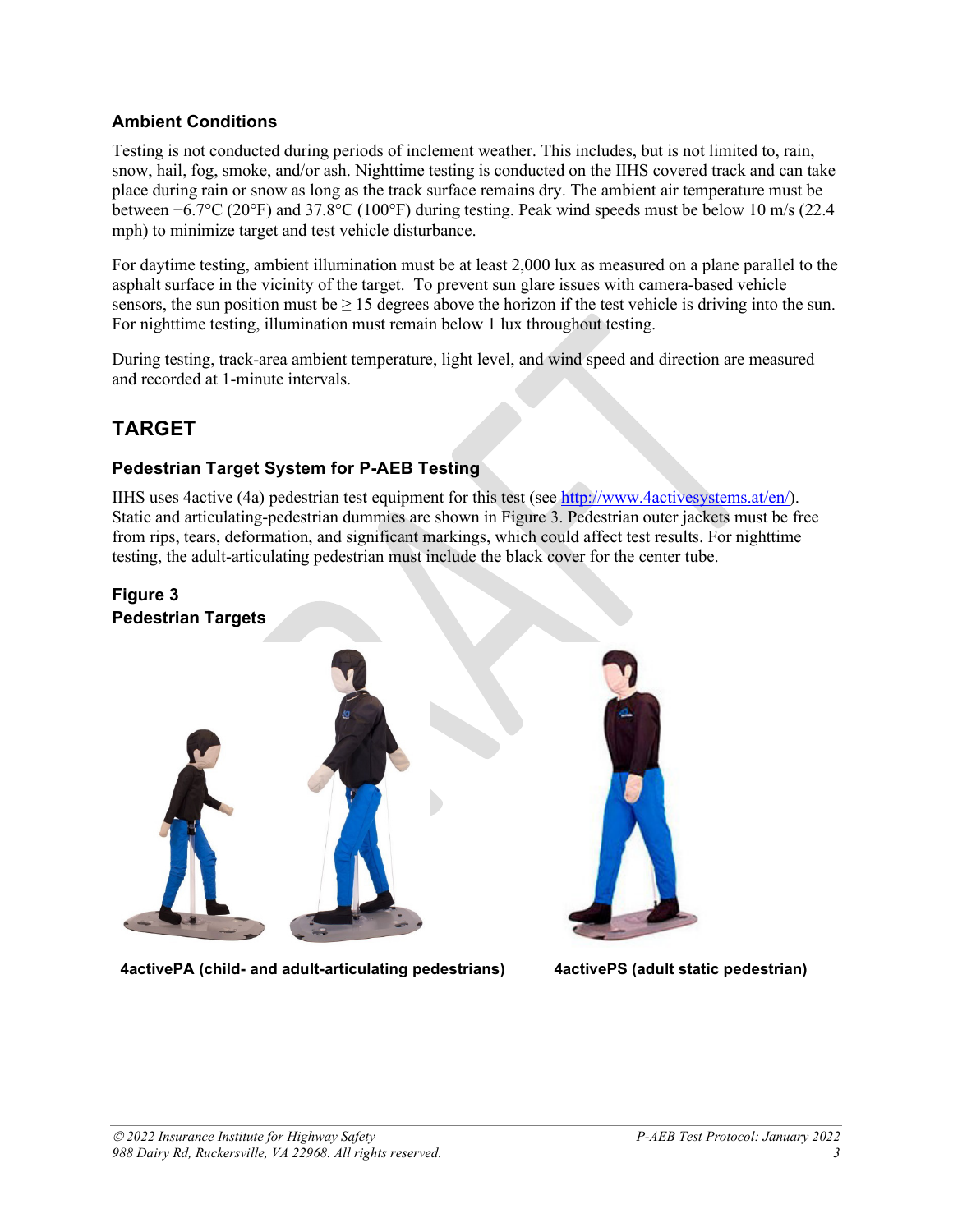# <span id="page-6-0"></span>**TEST VEHICLE PREPARATION**

#### <span id="page-6-1"></span>**General**

Tests are conducted using a new vehicle in the "as received" condition, with accumulated mileage between 200 and 5,000 miles as indicated on the odometer. Prior to beginning preparation and testing, IIHS ensures that:

- 1. The tires are new, original equipment tires inflated to the manufacturer's recommended cold inflation pressure. If more than one recommendation is provided, the tires are inflated to the lightly loaded condition.
- 2. The fuel tank is filled to at least 90% of capacity with the appropriate fuel and maintained to at least 75% capacity throughout the testing.
- 3. All other fluid reservoirs are filled to at least their minimum indicated levels.
- 4. Headlight aim is measured and recorded.

#### <span id="page-6-2"></span>**Instrumentation**

An instrumented test vehicle includes a driver and all required equipment during testing. Where possible, the equipment is placed on the passenger side of the vehicle. The vehicle test weight should not exceed vehicle curb weight by more than 200 kg (441 lbs).

Test vehicles are equipped with an Oxford Scientific RT-Range inertial and GPS/Locata navigation system to measure and record speed, longitudinal and lateral acceleration, longitudinal and lateral position, yaw rate, and impact time. These data are sampled and recorded at a frequency of 100 Hz.

A Racelogic Video VBOX Pro is used to overlay data obtained from the Oxford RT-Range onto video recorded at 30 FPS. One camera is positioned with a driver perspective facing out of the front windshield. Other cameras are used to verify impact and record forward collision warnings (FCW).

Table 2 lists the equipment used in the test vehicle.

#### **Table 2 Test Vehicle Instrumentation**

| <b>Measurement</b>                    | <b>Equipment</b> |
|---------------------------------------|------------------|
| Speed                                 | Oxford RT-Range  |
| Longitudinal and lateral acceleration | Oxford RT-Range  |
| Longitudinal and lateral position     | Oxford RT-Range  |
| Yaw rate                              | Oxford RT-Range  |
| Impact time                           | Oxford RT-Range  |
| Forward collision warning             | Racelogic VBOX   |

IIHS uses a 4activeSB surfboard system for dynamic pedestrian tests to control and record dummy speed and position.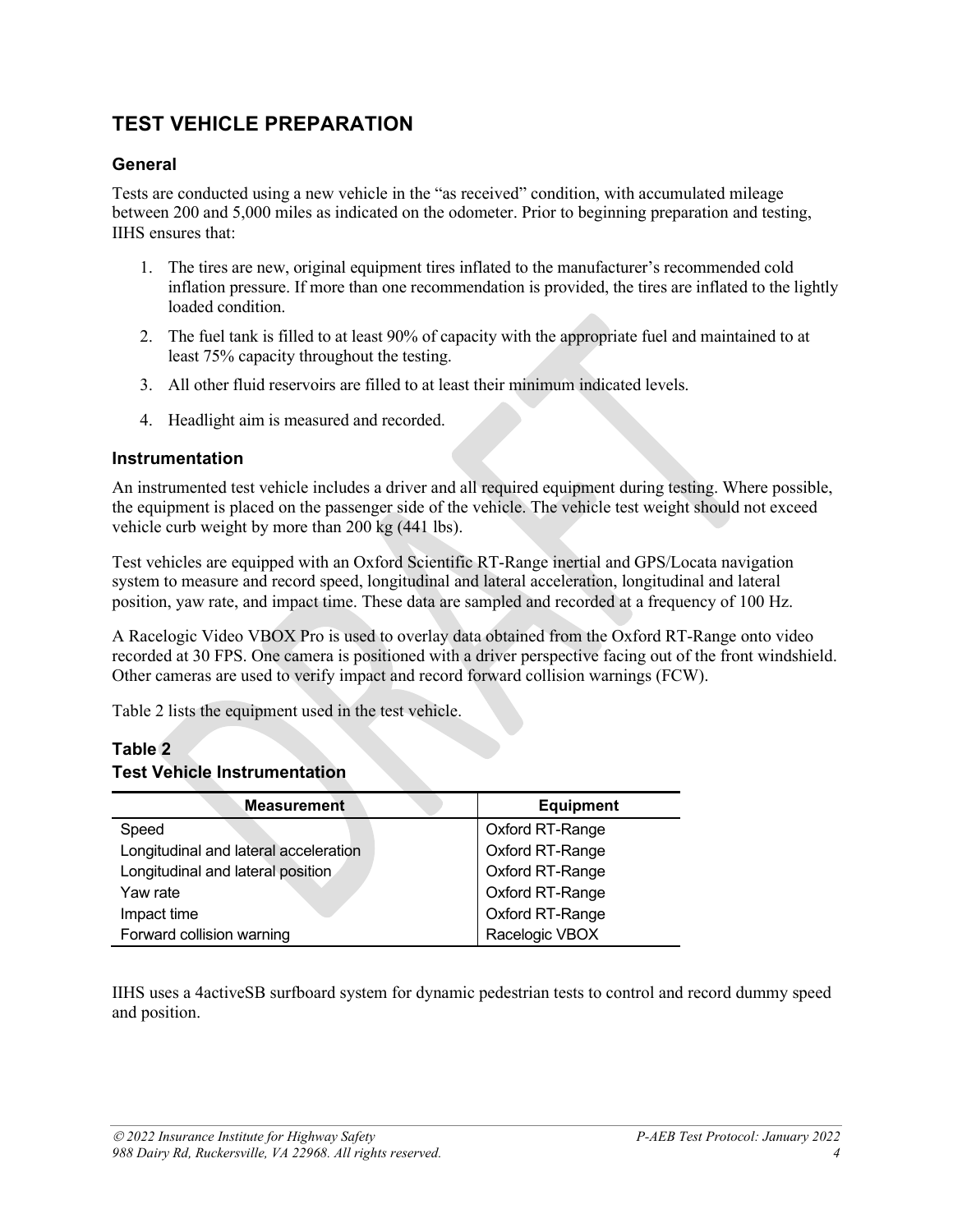#### <span id="page-7-0"></span>**Brake Warm-up and Maintenance**

Before testing, 10 stops are performed from a speed of 56 km/h (35 mph) with an average deceleration of approximately 0.5 to 0.6 g. Immediately following the series of 56-km/h stops, three additional stops are performed from a speed of 72 km/h (45 mph) with sufficient brake pedal force to activate the vehicle's antilock braking system (ABS) for the majority of each stop. Following the series of 72-km/h stops, the vehicle is driven at a speed of 72 km/h for 5 minutes to cool the brakes. If at any point during testing the test vehicle remains stationary for longer than 15 minutes, a series of three brake stops are performed from a speed of 72 km/h, with an average deceleration of approximately 0.7 g to warm the brakes. During testing, a minimum of 3 minutes must elapse between the completion of the last warm-up stop and the onset of a test run and/or between the completion of each individual test run.

### <span id="page-7-1"></span>**P-AEB Initialization**

Before P-AEB system performance can be properly assessed, some vehicles require a brief period of initialization. During this time, diagnostics to verify functionality and sensor calibrations are performed. If system initialization is required, IIHS will obtain and perform the appropriate procedure from the vehicle manufacturer.

## <span id="page-7-2"></span>**P-AEB and FCW System Setting**

P-AEB and/or FCW systems that have different in-vehicle settings for the timing of braking and/or warnings are set to the middle setting, or the next later setting if there is no middle setting.

# <span id="page-7-3"></span>**TESTING**

## <span id="page-7-4"></span>**Pedestrian Target Speed**

Pedestrian target test speeds are:

- $\bullet$  5  $\pm$  0.2 km/h (considered walking speed) for the perpendicular adult scenario, and
- $5 \pm 0.2$  km/h (considered running speed) for the perpendicular child scenario.

Moving targets must accelerate to the test speed within 1 m from the start position, which is located 4 m laterally from the center of the test vehicle travel lane.

### <span id="page-7-5"></span>**Target Placement: Perpendicular Adult Test**

An adult pedestrian target is positioned 4 m laterally from the center of the test vehicle travel lane on a path perpendicular to the travel path of the test vehicle, crossing the lane from right-to-left, such that the test vehicle approaches the left side of the target and the vehicle's 25% overlap location intersects the vertical centerline of the target H-point at the impact/zero point. This scenario is illustrated in Figure 4a.

### <span id="page-7-6"></span>**Target Placement: Perpendicular Child Test**

A child pedestrian target is positioned 4 m laterally from the center of the test vehicle travel lane on a path perpendicular to the travel path of the test vehicle, crossing the lane from right-to-left, such that the test vehicle approaches the left side of the target and the vehicle's 50% overlap location intersects the vertical centerline of the target H-point at the impact/zero point.

Two vehicles from IIHS inventory are used to obstruct visibility of the target: (1) a small car and (2) a sport utility vehicle (SUV). The small car (1) is positioned 1 m longitudinally from the left edge of the target. The SUV (2) is positioned 1 m behind the small car (1). The left edges of both obstruction vehicles are aligned 0.2 m away from the right edge of the test lane. This scenario is illustrated in Figure 4b.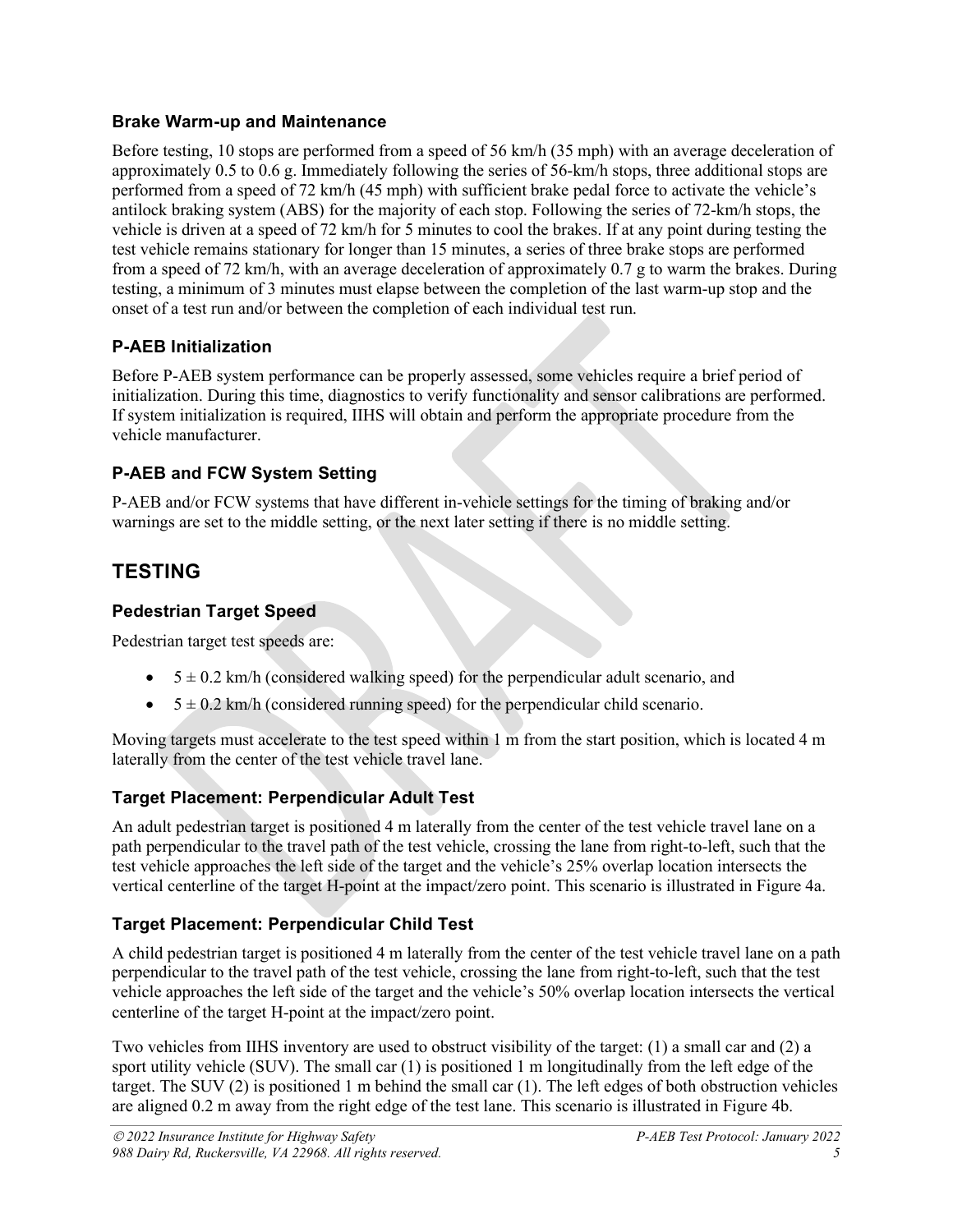### <span id="page-8-0"></span>**Target Placement: Parallel Adult Test**

An adult pedestrian target is positioned on a line parallel to the travel path of the test vehicle, facing away, such that the vehicle approaches the rear of the target, with the target's median plane aligned with the vehicle's 25% overlap location. This scenario is illustrated in Figure 4c.

#### **Figure 4**

#### **Target Placement in Each Test Scenario**



### <span id="page-8-1"></span>**Test Trials**

A total of five valid runs are performed at each test speed in each lighting condition (day and night) and each headlight condition (high and low beams). For P-AEB systems that are not influenced by ambient lighting (i.e., radar only systems), nighttime tests are not necessary. Daytime performance can be carried over to nighttime performance. The overall speed reduction in each condition is calculated based on the average of all five test runs.

#### <span id="page-8-2"></span>**Test Vehicle Width and Overlap Position**

The test vehicle's width is measured between the outermost body locations above the front wheel axle centerlines. Overlap position (25% or 50%) is based on a percentage of the vehicle's width measured from the front-right side.

#### <span id="page-8-3"></span>**Test Vehicle Speed**

Tests are conducted at 20 and 40 km/h (perpendicular adult and perpendicular child scenarios), and at 40 and 60 km/h (parallel adult scenario).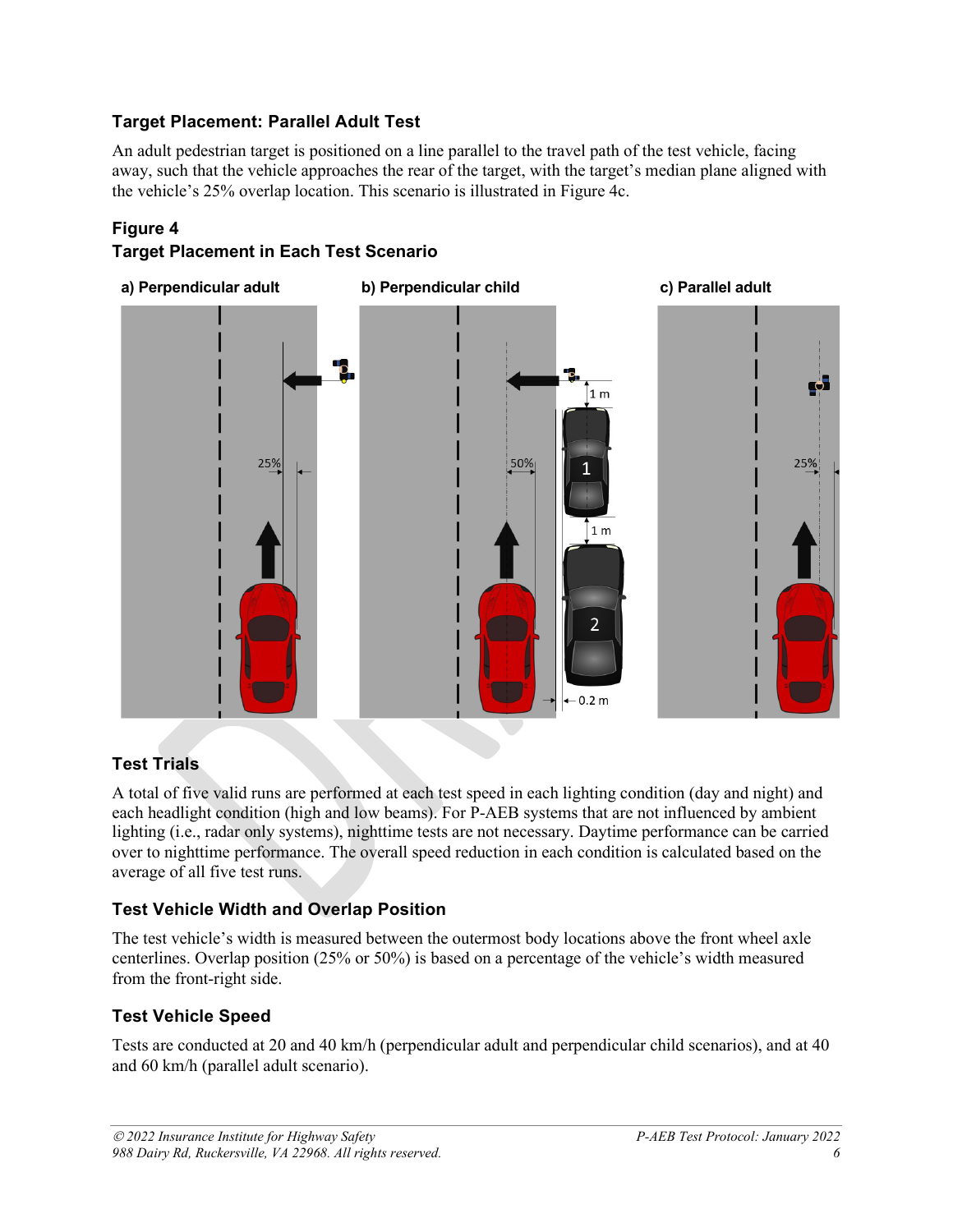#### <span id="page-9-0"></span>**Test Vehicle Approach**

At the start of each test, the test vehicle begins moving between 150 and 200 m from the target and gradually accelerates toward the target. For 20-, 40-, and 60-km/h tests, the approach phase begins 25, 50, and 75 m (corresponding to approximately 4.5 s time-to-collision (TTC)) from the target, respectively. The approach phase ends when the test vehicle impacts the target, or the test vehicle stops before making impact with the target. During the approach phase, the driver is required to:

- modulate the throttle using smooth inputs to maintain the nominal test speed,
- use the least amount of steering input necessary to maintain the test vehicle in the center of the lane,
- avoid the use of abrupt steering inputs or corrections, and
- not touch the brake pedal.

For the test to be considered valid, the following criteria must be met during the approach phase until impact with the target or activation of autonomous braking:

- vehicle speed must remain within  $\pm 1.0$  km/h of the nominal test speed,
- yaw rate must remain within the range of  $\pm 1$  %.
- lateral distance between the centerline of the test vehicle and the centerline of the lane must not exceed  $\pm 0.1$  m, and
- pedestrian speed must remain within the range of  $5.0\pm1.0$  km/h (except static target tests).

#### <span id="page-9-1"></span>**Activation of Autonomous Emergency Braking**

The point at which the vehicle longitudinal deceleration reaches  $0.5 \text{ m/s}^2$  is considered the start of autonomous emergency braking.

#### <span id="page-9-2"></span>**Forward Collision Warning**

Audible and visible forward collision warnings are monitored and recorded in a video file. Onset timing of whichever warning occurs first is recorded and used for scoring in some scenarios.

#### <span id="page-9-3"></span>**Impact Point**

The impact point is measured using the positioning system and is defined when and where the test vehicle first contacts the pedestrian target. A camera or tape switch can be used to verify impact. Prior to each test scenario, a zero point is established with the test vehicle and target aligned and touching at the impact location.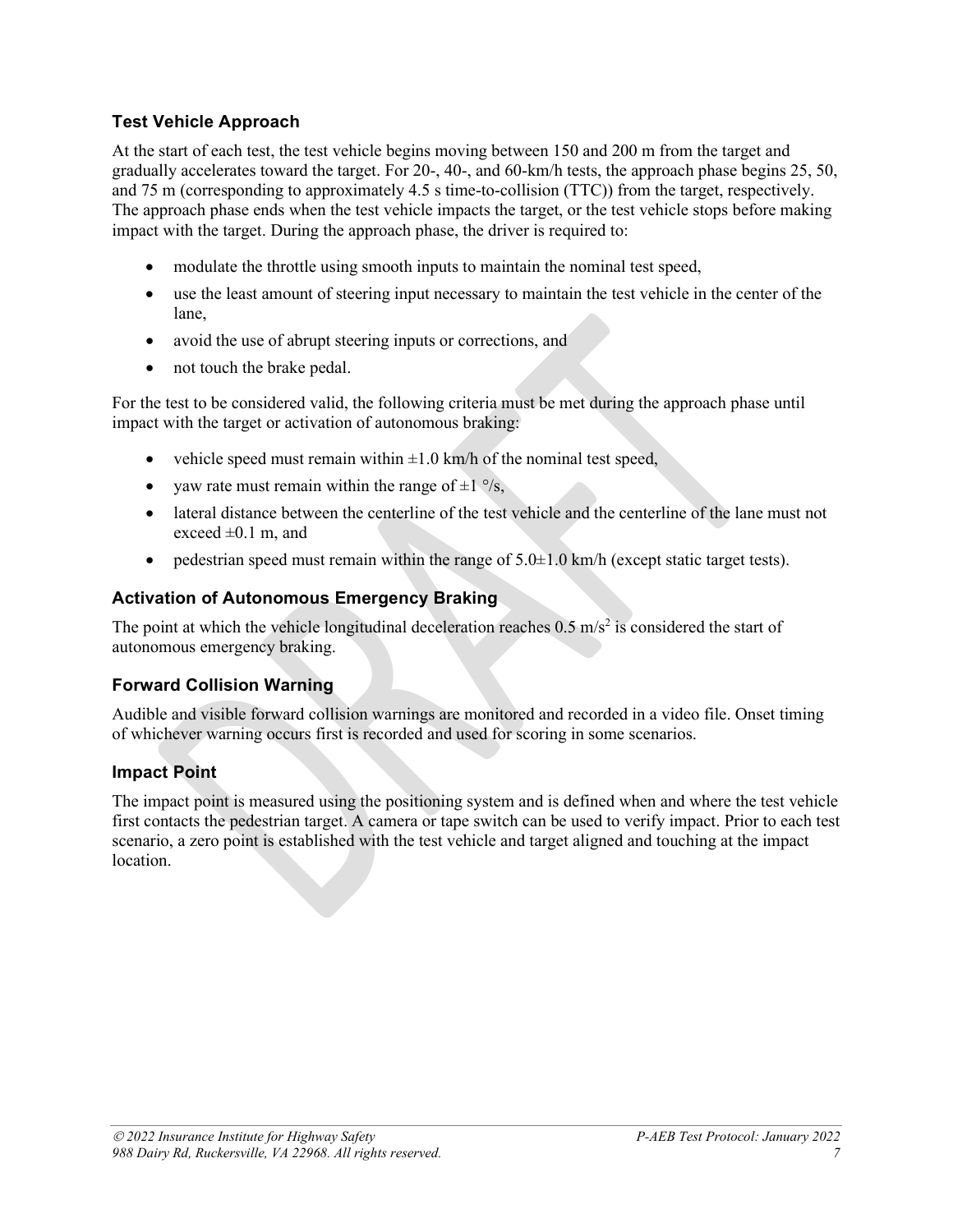# <span id="page-10-0"></span>**DATA ANALYSIS**

#### <span id="page-10-1"></span>**Lateral and Longitudinal Positions**

Lateral and longitudinal positions are measured in meters, and raw data are used to evaluate the vehicle position.

#### <span id="page-10-2"></span>**Longitudinal Acceleration**

Longitudinal acceleration is measured with an accelerometer in  $m/s^2$ . Raw data are digitally filtered with a 12-pole phaseless Butterworth filter with a cutoff frequency of 6 Hz.

#### <span id="page-10-3"></span>**Speed**

Speed is measured in km/h. Raw data are used to evaluate speed.

#### <span id="page-10-4"></span>**Speed Reduction**

Speed reduction is calculated by subtracting the test vehicle speed at the time of impact from the test vehicle speed prior to the activation of autonomous emergency braking. If the test vehicle does not contact the target, the impact speed is zero. The test vehicle speed prior to the activation of autonomous emergency braking is defined as the average speed calculated for 0.1 s immediately before autonomous emergency braking begins.

#### <span id="page-10-5"></span>**Yaw Rate**

The yaw rate is measured in degrees per second. Raw data are digitally filtered with a 12-pole phaseless Butterworth filter with a cutoff frequency of 6 Hz.

# <span id="page-10-6"></span>**SCORING AND RATING SYSTEM**

Points are awarded per Table 3 based on the average speed reduction of five test runs at each speed in each test scenario. Decimal values of average speed reduction are truncated before awarding points. One additional point is awarded for vehicles with an average FCW timing greater than or equal to 2.1 seconds TTC in the five 60-km/h parallel runs. The average FCW TTC value is rounded to tenths of a second. Partial credit is not given for FCW.

#### **Table 3 Points Awarded for Average Speed Reduction**

| (km/h) |    |    | <b>Speed reduction range</b><br><b>Points</b> |
|--------|----|----|-----------------------------------------------|
| 0      | to | 8  | 0.0                                           |
| 9      | to | 18 | 0.5                                           |
| 19     | to | 28 | 1.0                                           |
| 29     | to | 38 | 1.5                                           |
| 39     | to | 48 | 2.0                                           |
| 49     | to | 58 | 2.5                                           |
| 59     | to | 61 | 3.0                                           |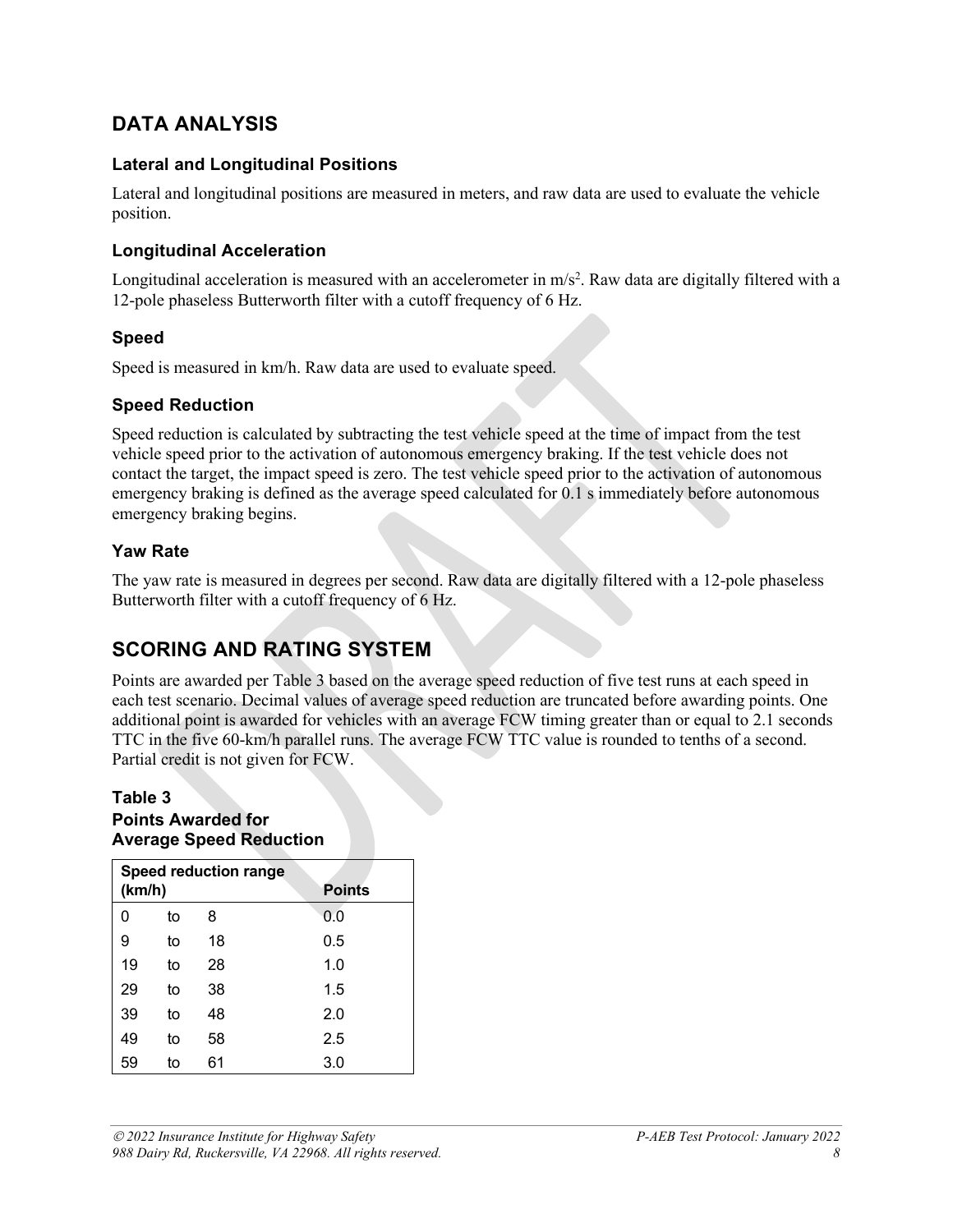#### <span id="page-11-0"></span>**Daytime Scoring**

The points awarded are summed for both parallel and perpendicular scenarios, and then two weighting factors are applied: 70% to the perpendicular points subtotal and 30% to the parallel points subtotal. The product of each weighting operation is rounded to tenths of a point. The total score is the sum of the two weighted subtotals. An example score using the maximum possible points is shown in Table 4. The final rating scale is shown in Table 8.

#### **Table 4**

#### **Daytime Scoring Protocol Maximum Points Example**

| <b>Perpendicular Scenarios</b> |  |
|--------------------------------|--|
|--------------------------------|--|

|         | Adult test speed<br>reduction points |           | Child test speed<br>reduction points |                           | Weighted       |
|---------|--------------------------------------|-----------|--------------------------------------|---------------------------|----------------|
| 20 km/h | 40 km/h                              | $20$ km/h | 40 km/h                              | <b>Points</b><br>subtotal | subtotal (70%) |
| 1.0     | 2.0                                  | 1.0       | 2.0                                  | 6.0                       | 4.2            |

#### **Parallel Scenario**

| Adult test speed reduction points |         |                                     | Points | Weighted       |  |
|-----------------------------------|---------|-------------------------------------|--------|----------------|--|
| 40 km/h                           | 60 km/h | 60 km/h FCW $\geq$ 2.1s<br>subtotal |        | subtotal (30%) |  |
| 2.0                               | 3.0     | 1.0                                 | 6.0    | 1.8            |  |

#### **Overall Score**

| Perpendicular weighted subtotal   Parallel weighted subtotal   Total score |     |
|----------------------------------------------------------------------------|-----|
| -4.2                                                                       | 6.0 |

#### <span id="page-11-1"></span>**Nighttime Scoring**

Points are awarded for both scenarios at both test speeds with low and high beams (Table 5). Points are then weighted by multiplying the crossing adult points by two (Table 6). Specific crossing and stationary adult points are further weighted based on the availability and speed range of high beam assist.

For vehicles with high beam assist, individual scores are multiplied by two based on the activation speed of the high beam assist. For instance, if high beam assist for a vehicle activates at 30 km/h or greater, the scores for high beam scenarios above 30 km/h are multiplied by two and the scores for low beam scenarios below 30 km/h are multiplied by two. See the example in Table 7. The final weighted score is divided by 6 to get the rating. The final rating scale is shown in Table 8.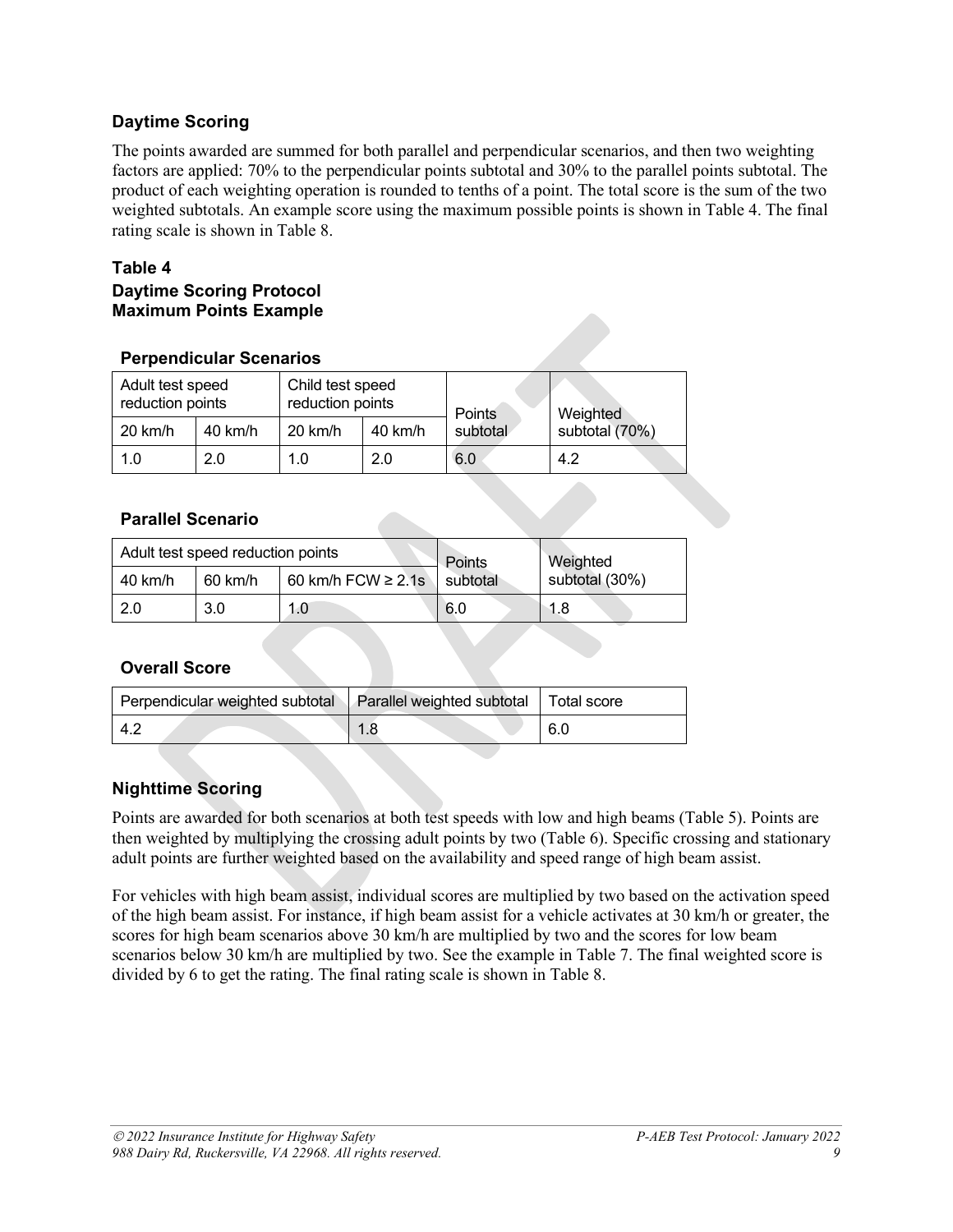### **Table 5 Nighttime Scoring—Maximum Points**

|            | Crossing adult |                   | Stationary adult |         |            |
|------------|----------------|-------------------|------------------|---------|------------|
|            | 20 km/h        | $40 \text{ km/h}$ | 40 km/h          | 60 km/h | <b>FCW</b> |
| High beams | 1.0            | 2.0               | 2.0              | 3.0     | 1.0        |
| Low beams  | 1.0            | 2.0               | 2.0              | 3.0     | 1.0        |

## **Table 6 Nighttime Scenario Weighting**

|            | Crossing adult (2x) |         | Stationary adult |         |            |
|------------|---------------------|---------|------------------|---------|------------|
|            | 20 km/h             | 40 km/h | 40 km/h          | 60 km/h | <b>FCW</b> |
| High beams | 2.0                 | 4.0     | 2.0              | 3.0     | 1.0        |
| Low beams  | 2.0                 | 4.0     | 2.0              | 3.0     | 1.0        |

### **Table 7**

# **High Beam Assist Weighting Example—30 km/h**

|            | Crossing adult |         | Stationary adult |            |            |
|------------|----------------|---------|------------------|------------|------------|
|            | $20$ km/h      | 40 km/h | 40 km/h          | 60 km/h    | <b>FCW</b> |
| High beams | $2.0^{\circ}$  | 8.0(2x) | 4.0(2x)          | 6.0 $(2x)$ | 2.0(2x)    |
| Low beams  | 4.0(2x)        | 4.0     | 2.0              | 3.0        | 1.0        |

#### **Table 8 Final Rating Scale**

| Total score range           | Rating    | Rating icon |
|-----------------------------|-----------|-------------|
| Total score $<$ 1           | No credit |             |
| $1 \le$ total score $\le$ 3 | Basic     |             |
| $3 \le$ total score $\le 5$ | Advanced  |             |
| Total score $\geq 5$        | Superior  |             |